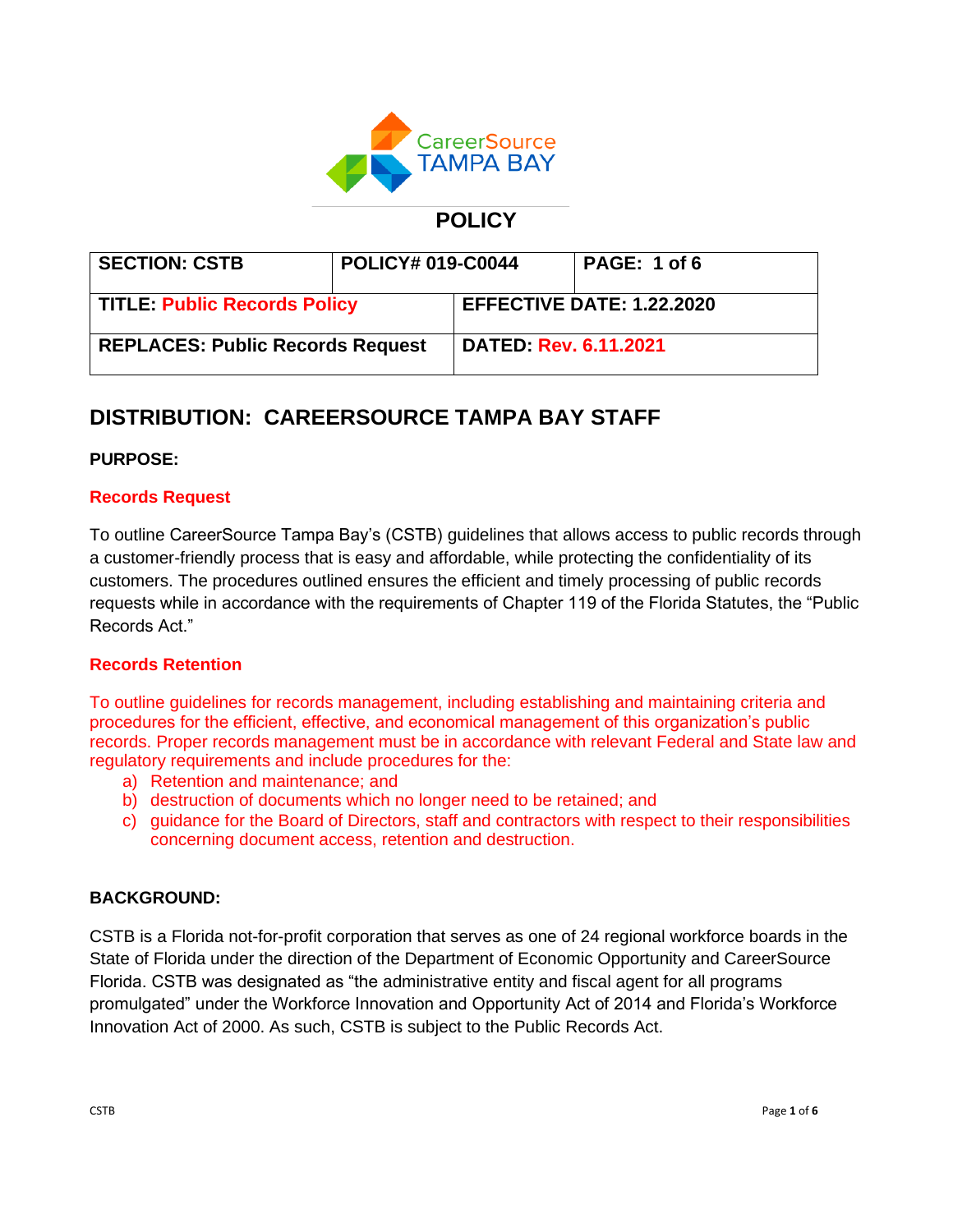#### **Records Request**

Every person who has custody of a public record shall permit the record to be inspected by any person desiring to do so, at any reasonable time, under reasonable conditions, and under supervision by the Public Records Coordinator of the public record or his or her designee. Upon request, they shall furnish a copy of the record upon payment of the fees noted below.

#### **Records Retention**

Regional Workforce Boards are required to have processes and procedures in place to manage, retain and properly dispose of program and financial records in accordance with OMB Circular A-110; Chapter 119, Florida Statutes; Florida Administrative Code 1B-26.003; and specific program related federal requirements including, but not limited to, 29 CFR 97.42 and 95.53.

#### **POLICY:**

#### **Records Request**

It is the policy of CSTB that all public records are not exempt or confidential and are in CSTB possession shall be made available and open for inspection by any person desiring to do so at a reasonable time, under reasonable conditions, and under the supervision of the Public Records Coordinator or his or her designee. Reasonable conditions mean that inspection must be done during normal business hours of CSTB, excluding CSTB holidays. CSTB is not required to create a new record, reformat, or provide an explanation of a document. CSTB's responsibility is to make the requested existing records available pursuant to the requirements of the Florida Constitution and the Public Records Act.

#### **Records Retention**

It is the policy of CareerSource Tampa Bay to comply with all applicable state and federal statutes and administrative rules pertaining to public records management by establishing and maintaining an active and continuing program for the economical and efficient management of our public records.

#### **Definitions**

- 1. **Actual Cost:** The cost of goods and supplies used to duplicate the requested material does not include the labor cost or overhead cost associated with such duplication.
- 2. **Confidential:** Information that has been declared confidential by Florida or federal law. As used in this policy, the term confidential refers to entire record systems, specific records, or individually identifiable data that by law are not subject to public disclosure under Article 1, Section 24 of the Florida Constitution, Chapter 119 of the Florida Statutes, or applicable federal laws. Confidential information is not subject to inspection by the public and may be released only to those persons and entities as specifically designated in relevant statutes. In the absence of specific statutory provision allowing its release, disclosure of confidential information is prohibited.
- 3. **Exempt Records:** Records that contain information which is expressly made not subject to the mandatory access requirements of the Public Records Act.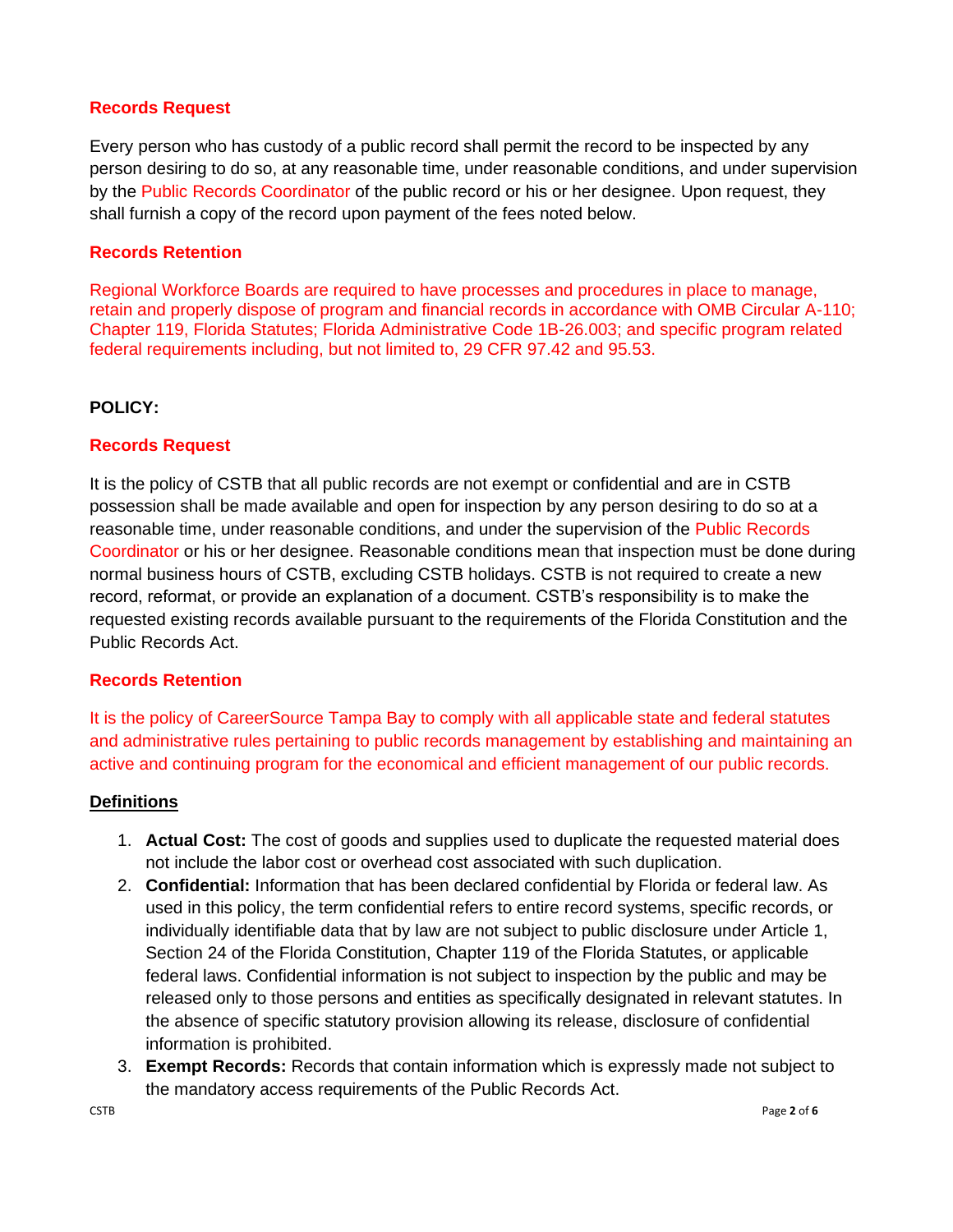- 4. **Extensive:** As used herein with reference to labor involved to accommodate a public records request, means where CSTB personnel must spend more than thirty (30) minutes to locate, retrieve, copy, refile, review and redact, if necessary, the requested material in order to comply with the request.
- 5. **Information Technology Resources:** Data processing hardware and software and services, communications, supplies, personnel, facility resources, maintenance, and training.
- 6. **Public Records:** All documents, papers, letters, maps, books, tapes, photographs, films, sound recordings, data processing software, or other material, regardless of the physical form, characteristics, or means of transmission, made or received pursuant to law or ordinance or in connection with the transaction of official business by CSTB. Public records include all materials made or received by CSTB in connection with official business which are used to perpetuate, communicate or formalize knowledge, regardless of whether in final form.
- 7. **Readily Available documents:** Documents that are easily accessible and retrievable by CSTB and do not require additional review in order to determine whether they contain confidential or exempt information, such as agendas and meeting minutes.
- 8. **Redact:** To conceal from a copy of an original public record, or to conceal from an electronic image that is available for public viewing, that portion of the record containing exempt or confidential information.
- 9. **Special Service Charge:** The fee that will be charged, in addition to the actual cost of duplication, if the nature or volume of material requested to be inspected, examined or copied is such as to require extensive use of information technology resources or extensive clerical or supervisory assistance by CSTB staff, or both.

## **Public Records Coordinator**

CSTB's Chief Executive Officer will designate a Public Records Coordinator who will act as the contact person for all public records request and will be responsible for logging and tracking public records requests for all CSTB departments, with the exception of those records that the Public Records Coordinator considers Readily Available Documents.

## **Fees:**

As appropriate, fees may apply to a public records request. The fee structure is as follows:

1. Payment of fees will be payable by U.S. money order at the time records are picked up or prepaid if records are mailed.

When providing a copy of a public record, the fee which may be charged is:

## **Fee Schedule**

Photocopies: No charge for first ten (10) copies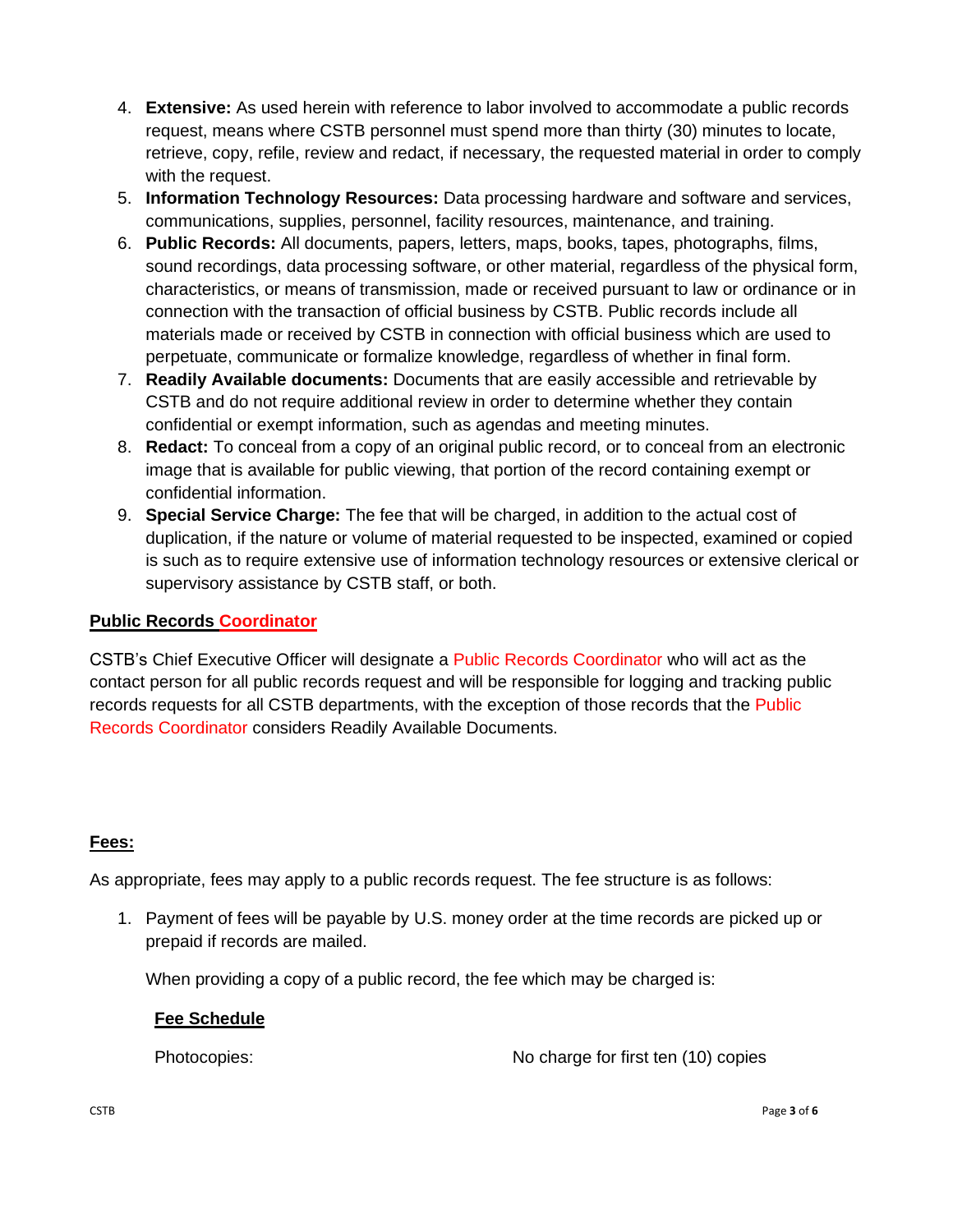|                              | \$0.15 for each additional letter/legal one-<br>sided copy                                                                       |  |
|------------------------------|----------------------------------------------------------------------------------------------------------------------------------|--|
|                              | \$0.20 for each additional two-sided copy                                                                                        |  |
| Audio tape duplication:      | Actual cost incurred                                                                                                             |  |
| Digital data duplication:    | Actual cost incurred                                                                                                             |  |
| Archived document retrieval: | Actual cost incurred                                                                                                             |  |
| Postage:                     | Actual mailed fee                                                                                                                |  |
|                              | *When documents are mailed.                                                                                                      |  |
| Certified copies:            | \$1.00 for each page                                                                                                             |  |
| All other copies:            | Actual cost incurred                                                                                                             |  |
| Special Service Charge:      | Charges will be calculated based on the cost<br>of wages and benefits of the personnel who<br>perform the public records request |  |

- 2. A *Special Service Charge* pursuant of subsection 119.07(4) (d) of the Florida Statutes, will be added to the fee for duplicating the requested material if the nature or volume of public records requested to be inspected or copied is such as to require extensive use of information technology resources or extensive clerical or supervisory assistance by personnel of CSTB, or both. The Special Service Charge shall be reasonable and based on the cost incurred for such extensive use of information technology resources or the labor cost of the personnel providing the service that is actually incurred by CSTB or attributable to CSTB for the clerical and supervisory assistance required, or both. The Special Service Charge shall be in addition to the actual cost of duplication. CSTB shall assess a Special Service Charge when CSTB personnel spend more than thirty (30) minutes retrieving records, reviewing them for exempt or confidential information, redacting such information (if applicable), and preparing, copying, and refiling them. The rate charged for clerical or supervisory assistance will be based on that of the lowest paid full-time CSTB personnel capable of processing public records requests (based on salary and benefits) even if a specific request requires labor by higher-paid employees. In instances where legal review is necessary, the charge will be based on the attorney fees charged to CSTB. After the first thirty (30) minutes, hourly rates will be charged by the quarter hour.
- 3. When documents are sent by email, the only charge will be a Special Service Charge, if applicable.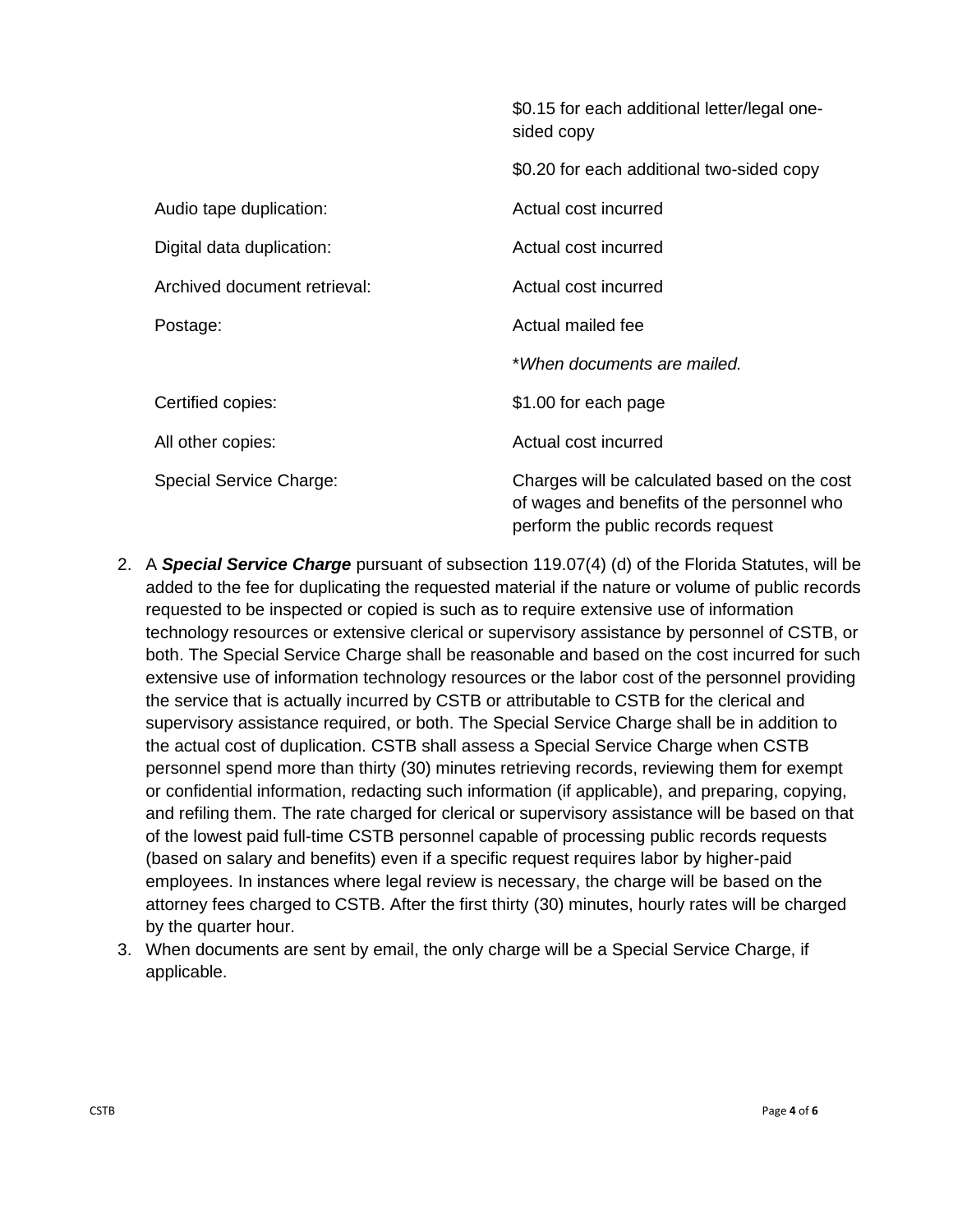## **Records Retention**

The Florida Public Records Law requires that public agencies, such as CareerSource Tampa Bay, retain public records in accordance with the Department of State's published required retention schedules. CareerSource Tampa Bay is also subject to federal record retention laws and regulations.

CareerSource Tampa Bay shall retain all public records/documents for at least the minimum times shown in the Department of State's retention schedules for GS1-SL, State and Local Governments (the schedule that must be followed by CareerSource Tampa Bay) or the applicable federal program retention schedule. All staff must retain all public records/documents as described within this policy. Information on the General Record Schedules can be found on the Florida Department of State, Division of Library and Information Services, Records Management website: <https://dos.myflorida.com/library-archives/records-management/general-records-schedules/>

CareerSource Tampa Bay's primary information and records management systems are ATLAS for programmatic records and a specified drive on the internal server for other records. Where possible, all paper documents received or created should be converted to digital format (pdf) and saved into either ATLAS or on our internal server as appropriate. Once a public record is digitized, CareerSource Tampa Bay shall maintain the electronic copy as the public record and the paper copy shall then be considered a duplicate. As a duplicate, the administrative value is immediately lost, the paper copy can be disposed of in accordance with this policy's disposition requirements.

In limited circumstances, such as medical records, there may be a need for paper files to be created and maintained in accordance with the records retention schedule.

## **Disposition of Public Records**

Contained within the Department of State's Records Management Manual is a requirement that agencies "*dispose of records that have met their retention requirements and are no longer needed.*" There are three general requirements for disposing of public records: 1) CareerSource Tampa Bay must ensure that the records have met all retention requirements; 2) CareerSource Tampa Bay must document internally the disposition of any public records in accordance with Rule 1B-24.003(9)(d), Florida Administrative Code.; and 3) [Rule 1B-24.003\(10\),](http://dlis.dos.state.fl.us/barm/rules/1B24FAC.cfm) Florida Administrative Code, specifies that destruction of public records must be done "*in a manner that safeguards the interests of the state and the safety, security, and privacy of individuals.*"

CareerSource Tampa Bay shall adhere to the Department of State's published guidelines regarding the physical disposition or destruction of public records/documents, including

- A. Delaying record disposition due to pending or reasonably anticipated legal action, an audit that has not closed, a current public record request, or a government investigation has been launched or is reasonably anticipated;
- B. Ensuring that Personally Identifiable Information is protected during the disposition; and
- C. Completing and maintaining disposition records permanently. The Department of State's published guidelines require that CareerSource Tampa Bay identify and document the following when disposing of public records/documents (with the exception of records that have retention of "Retain until obsolete, superseded or